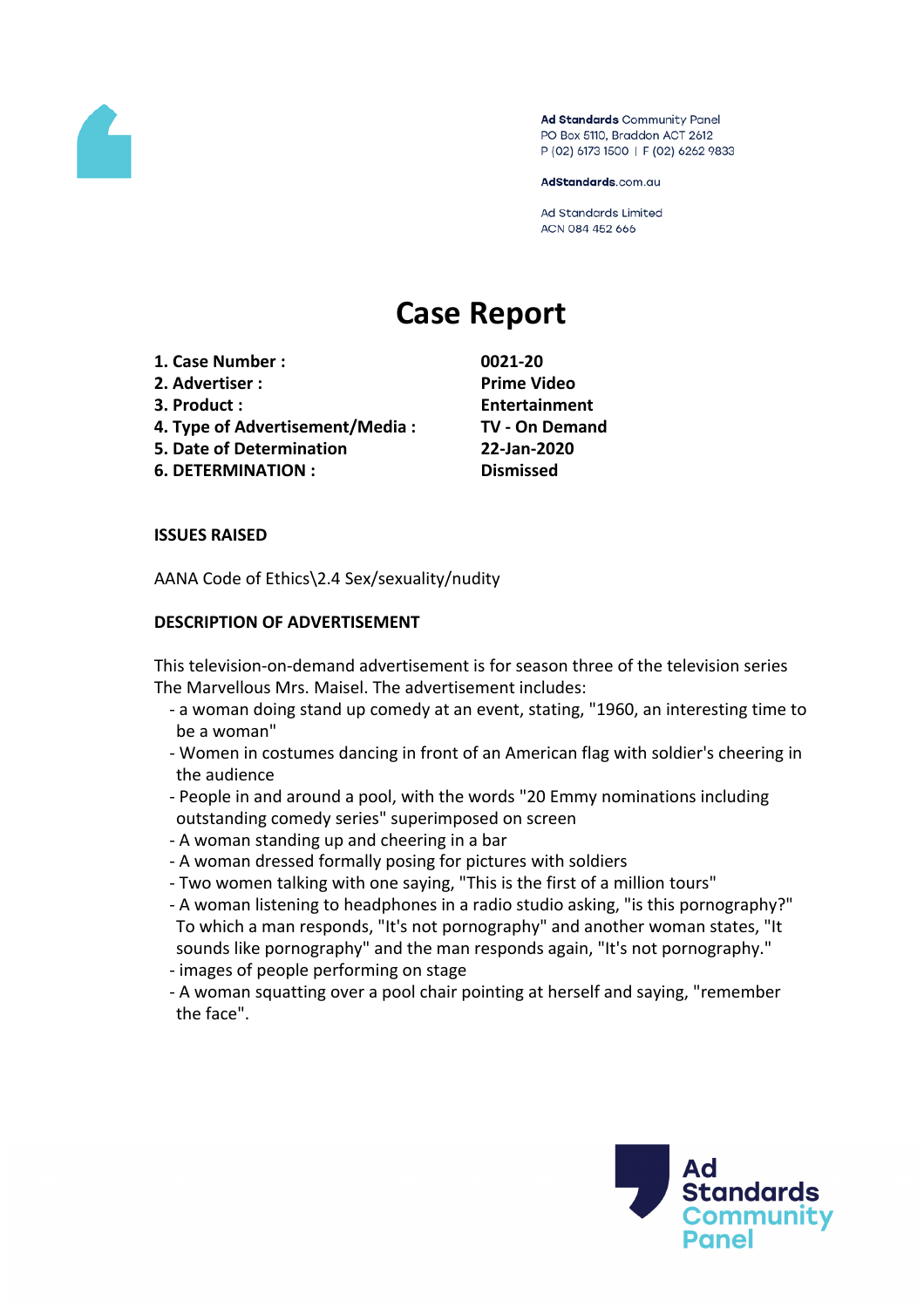

#### **THE COMPLAINT**

A sample of comments which the complainant/s made regarding this advertisement included the following:

*I wasn't offended, and answered our kids' questions as to what pornography was - I just don't think that specific clip needs to be shown during a show aimed at families. There is no facility to skip ads.*

## **THE ADVERTISER'S RESPONSE**

Comments which the advertiser made in response to the complainant/s regarding this advertisement include the following:

*The advertisement is compliant with each element of Section 2 of the Code, as detailed further below. The advertisement is a 30-second trailer for Season 3 of television series The Marvelous Mrs. Maisel. It was rated by CAD as PG (Key Number: AMA030MRSM, CAD Reference Number: P7P0XEPE) and it was played during similar or more restrictive rated content. The run of this advertisement has been completed and there are no current plans to re-run it.*

*2.1: The advertisement does not discriminate or vilify anyone based on race, ethnicity, gender, nationality, age, sexual preference, religion, disability, mental illness, or political belief. The complaint cites the use of the word "pornography." It is used in a 3-second clip where the main character of the series is asking a factual question about the fictional radio ad she is recording (the content of which is not seen or heard). It's a question sincerely posed to a radio producer who would not have been responsible for writing the content and is not identified as a member of any of the aforementioned classes.*

*2.2: The advertisement is not employing sexual appeal. The word "pornography" is only used in a factual manner in a professional setting without any sexual appeal being implied. Furthermore, the advertisement does not contain any images of minors, or anyone who appears to be a minor and is not exploitative or degrading in any way to any individual or group of people.*

*2.3: There is no portrayal of violence in the advertisement.*

*2.4: There is no depiction of sex, sexuality or nudity in the advertisement. As stated, the mention of the word "pornography" is factual in nature and there is no depiction or description of anything sexual. Our Media Buyer confirmed with the networks that because CAD rated the key number as PG, the advertisement was eligible to be broadcast at any time. However, in order to ensure the advertisement was placed with appropriate content, at the time the advertisement was released our Media Buyer*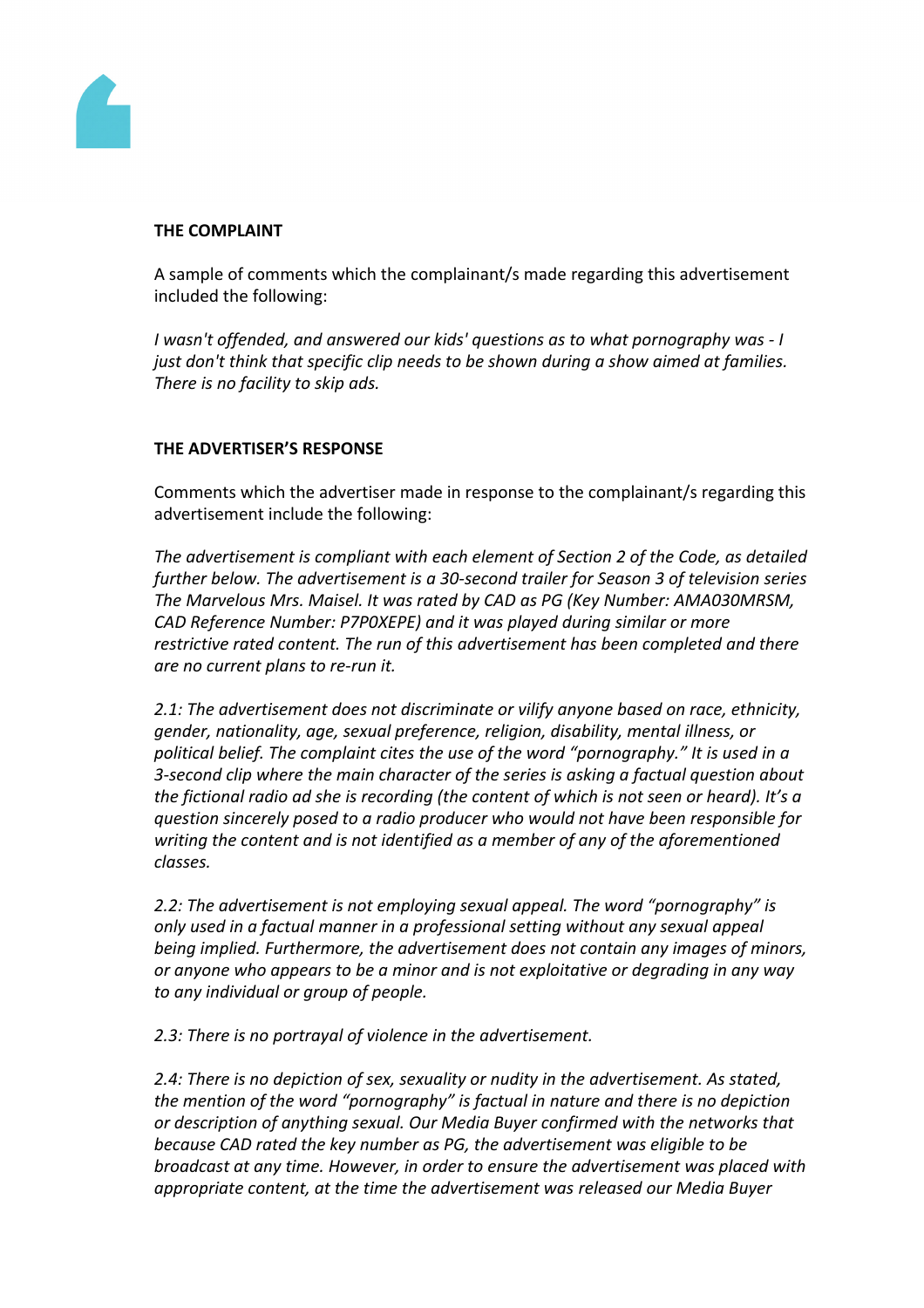

*instructed the networks that no spot fall in P or C programming (pre-school / children). We have confirmation that, as instructed, our advertisement did not run in P or C programming.*

*2.5: The word "pornography" is not itself obscene language. The advertisement was rated PG by CAD, which allows for language that may require the guidance of parents, teachers or guardians for children. As further described in subsection d above, the advertisement was placed with programs that were given a similar or more restrictive rating and therefore would have been appropriate for the viewing audience following the ratings guides.*

*2.6: There is nothing in the advertisement that is depicting material contrary to community standards on health and safety.*

*2.7: The advertisement is clearly distinguishable as an advertisement for the latest season of The Marvelous Mrs. Maisel as it clearly identifies the show and ends with a clear identification and call to action to viewers that the new season is available December 6 only on Prime Video.*

### **THE DETERMINATION**

The Ad Standards Community Panel (the Panel) considered whether this advertisement breaches Section 2 of the AANA Code of Ethics (the Code).

The Panel noted the complainant's concern that the advertisement was inappropriate for broadcast during a family program due to use of the word pornography.

The Panel viewed the advertisement and noted the advertiser's response.

The Panel considered whether the advertisement was in breach of Section 2.4 of the Code. Section 2.4 of the Code states: "Advertising or Marketing Communications shall treat sex, sexuality and nudity with sensitivity to the relevant audience".

The Panel considered whether the advertisement contained sex, sexuality or nudity.

The Panel noted the Practice Note for the Code states:

*"Images which are not permitted are those which are highly sexually suggestive and inappropriate for the relevant audience. Explicit sexual depictions in marcomms, particularly where the depiction is not relevant to the product or service being advertised, are generally objectionable to the community and will offend Prevailing Community Standards."*

The Panel considered whether the image depicted sex. The Panel noted the dictionary definition of sex most relevant to this section of the Code of Ethics is 'sexual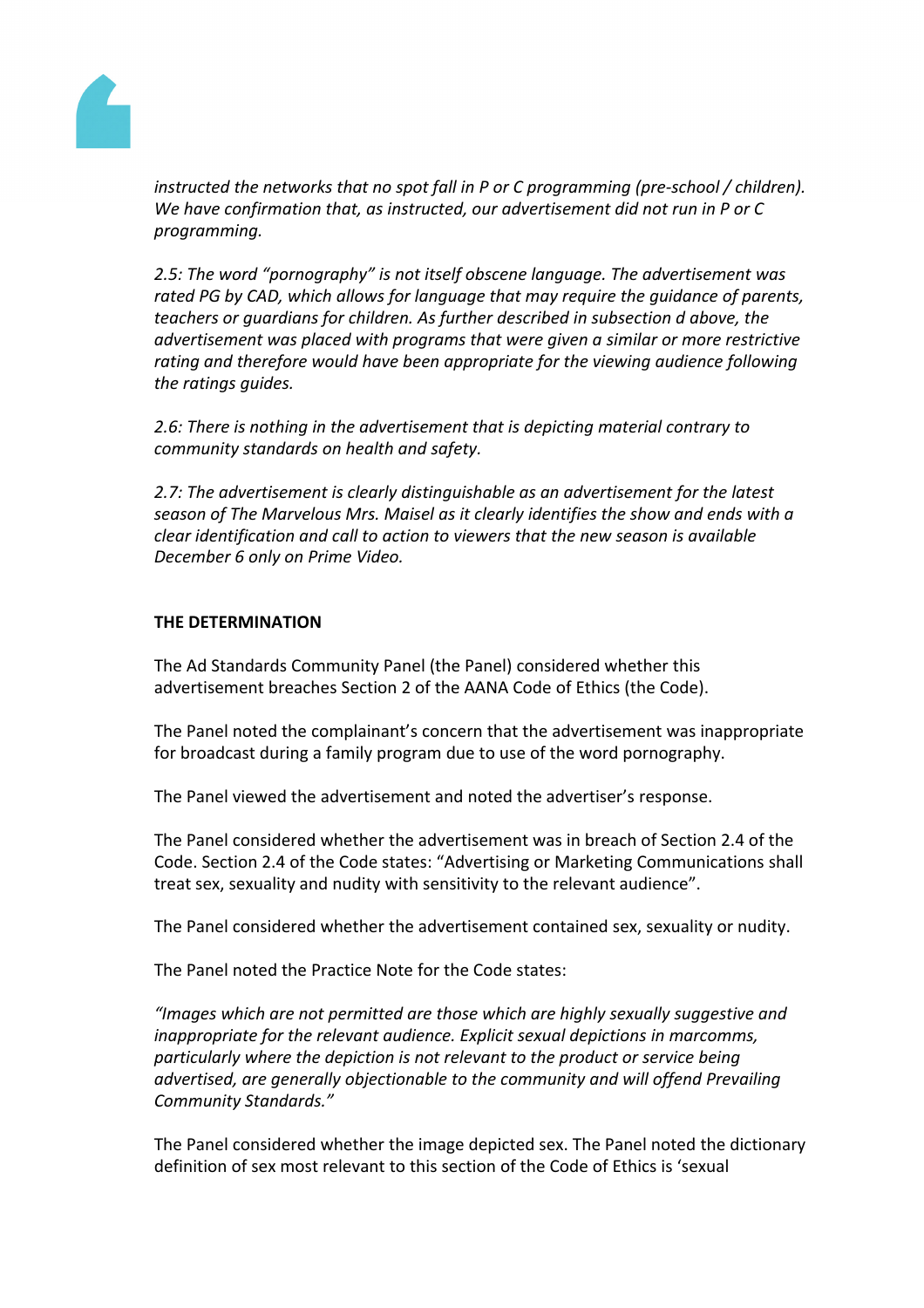

intercourse; sexually stimulating or suggestive behaviour.' (Macquarie Dictionary 2006).

The Panel considered that the advertisement did not contain sex.

The Panel considered whether the advertisement depicted sexuality.

The Panel noted the definition of sexuality includes 'sexual character, the physical fact of being either male or female; The state or fact of being heterosexual, homosexual or bisexual; sexual preference or orientation; one's capacity to experience and express sexual desire; the recognition or emphasising of sexual matters'. The Panel noted that the use of male or female actors in an advertisement is not of itself a depiction of sexuality.

The Panel considered that pornography is sexualised content, and that a reference to such content is a reference to sexuality.

The Panel considered whether the advertisement contained nudity and noted that the dictionary definition of nudity includes 'something nude or naked', and that nude and naked are defined to be 'unclothed and includes something 'without clothing or covering'. The Panel considered that the Code is intended for the Panel to consider the concept of nudity, and that partial nudity is factor when considering whether an advertisement contains nudity.

The Panel noted that all people depicted in the advertisement are clothed and considered that the advertisement did not depict nudity.

The Panel then considered whether the issue of sexuality was treated with sensitivity to the relevant audience.

The Panel considered the meaning of 'sensitive' and noted that the definition of sensitive in this context can be explained as indicating that 'if you are sensitive to other people's needs, problems, or feelings, you show understanding and awareness of them.' (https://www.collinsdictionary.com/dictionary/english/sensitive)

The Panel considered that the requirement to consider whether sexual suggestion is 'sensitive to the relevant audience' is a concept requiring them to consider who the relevant audience is and to have an understanding of how they might react to or feel about the advertisement – the concept of how subtle sexual suggestion is or might be is relevant to the Panel considering how children, and other sections of the community, might consider the advertisement.

The Panel noted that this advertisement was broadcast during the progam Lego Masters on On -Demand television. The Panel noted that the program is rated PG, and considered that the likely audience would include children.